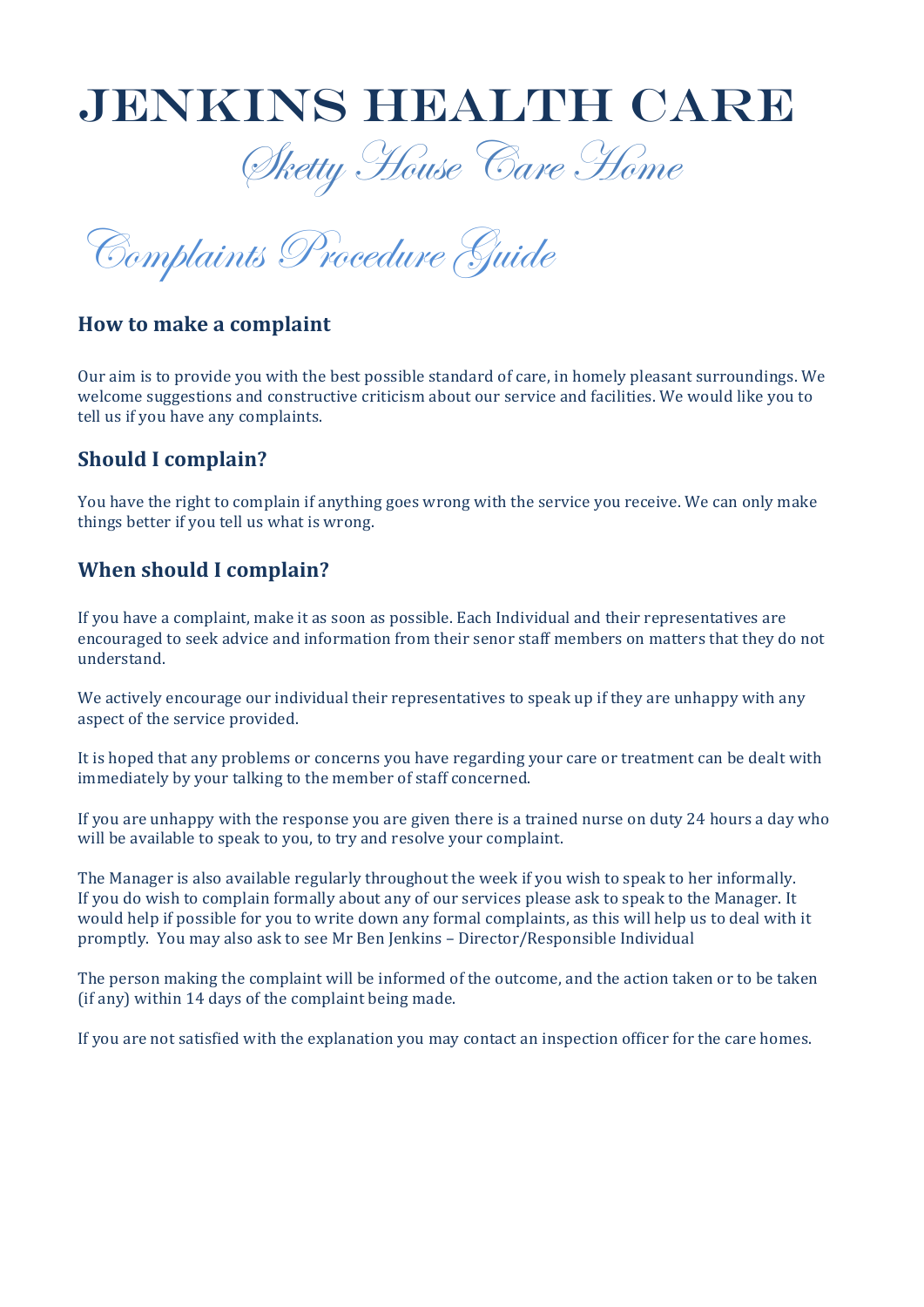



# **How to make a complaint**

Are you happy with your care?

**Yes No**

If No talk to the staff concerned.

Are you satisfied that your complaint has been resolved?

**Yes No**

If No talk to the Nurse in care.

Are you satisfied that your complaint has been resolved?

**Yes No**

If No Talk to the Manager and/or complain in writing.

Are you satisfied that your complaint has been resolved?

**Yes No**

If No Ask to see the directors

Are you satisfied that your complaint has been resolved?

**Yes No**

If No write to an inspection officer and or complaints officer.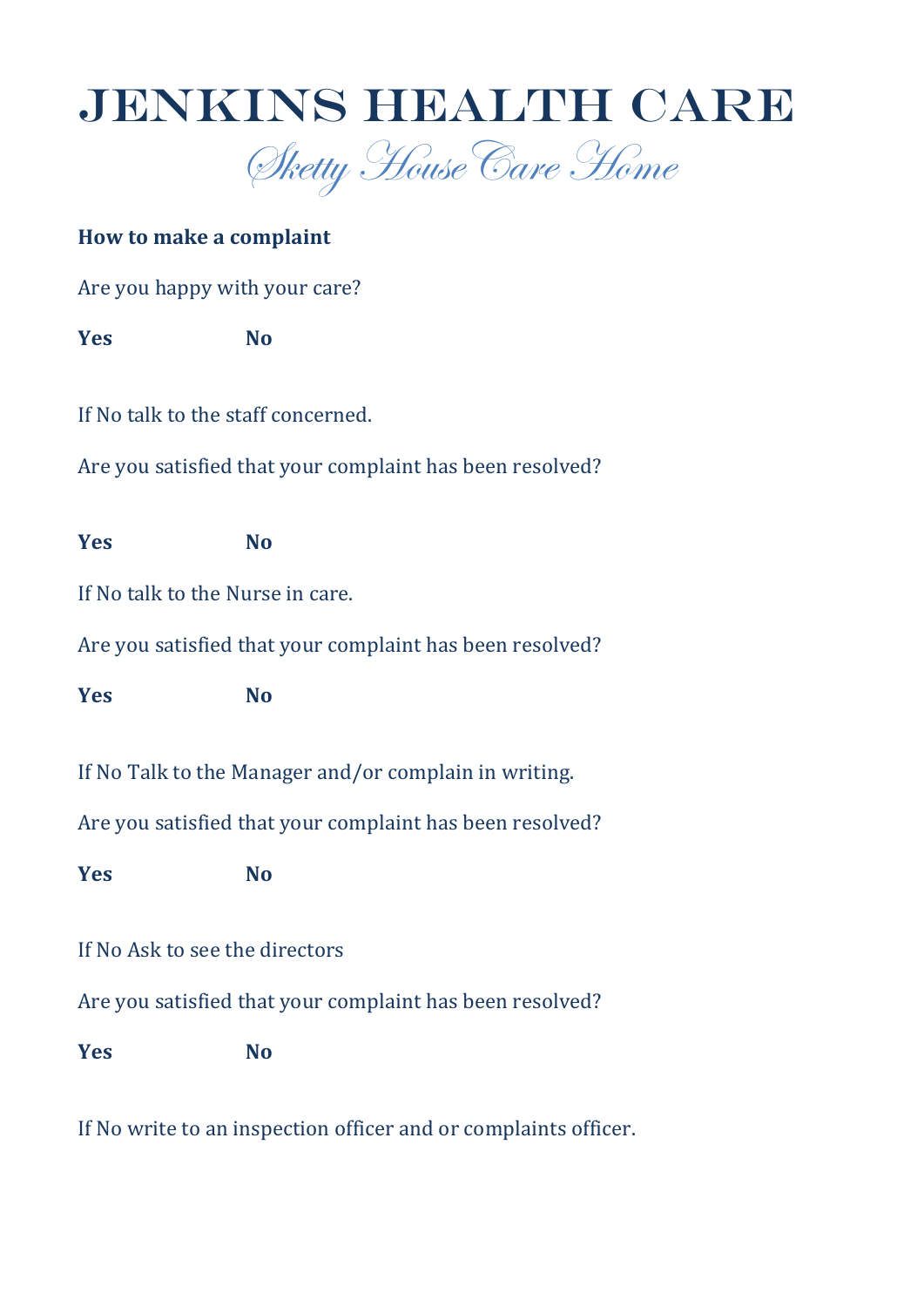

Sketty House Care Home

### **Useful Contact Details**

Adele Williams Registered Manager 01792 290565

Ms Carole Rice CIW Inspector Older People Care and Social Services Inspectorate Wales South West Region Government Buildings Picton Terrace Camarthan SA31 3BT T: 01267 245160

Complaints Officer Social Services Department T: 01792 637345 Email: complaints@swansea.gov.uk

# JENKINS HEALTH CARE

Cefn Lodge Care Home